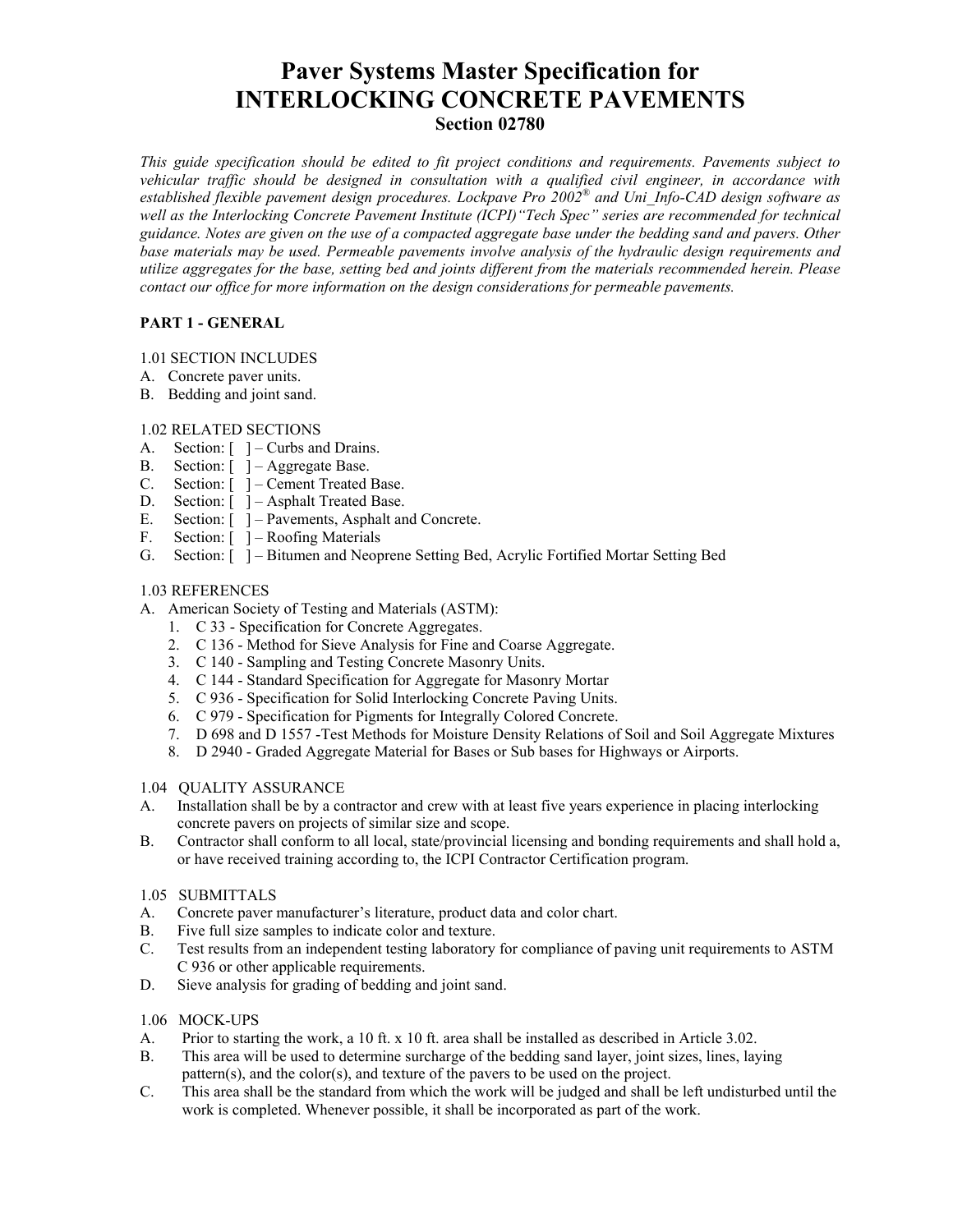#### **Master Specification for Interlocking Concrete Pavements**

- 1.07 STORAGE AND HANDLING
- A. Protect concrete pavers and accessory materials during shipment, storage, and construction against staining and damage.
- B. Cover sands with waterproof covering to prevent exposure to rainfall or removal by wind. Secure the covering in place.
- C. Coordinate delivery and paving schedule to minimize interference with normal use of buildings adjacent to paving.

1.08 ENVIRONMENTAL CONDITIONS

- A. Do not install sand or pavers during heavy rain or snowfall.
- B. Do not install sand or pavers over frozen base materials.
- C. Do not place pavers over frozen sand.

## **PART 2 PRODUCTS**

- 2.01 CONCRETE PAVERS
- A. Concrete pavers shall be supplied by a Certified Producer member of the Interlocking Concrete Pavement Institute (ICPI). The ICPI Supplier shall be:

**Paver Systems, LLC West Palm Beach, FL (800) 226-90004 Orlando, FL (800) 226-9117 Tampa, FL (800) 356-7283** 

B. Product name(s)/shape(s), color(s), overall dimensions and thickness shall be:

| NAME                               |                                    |                     | <b>THICKNESS</b>                              |
|------------------------------------|------------------------------------|---------------------|-----------------------------------------------|
| <b>Traditional Shapes/Finishes</b> |                                    |                     |                                               |
|                                    | Holland Stone Paver ™              |                     | $7/8$ ", $2 \frac{3}{8}$ ", $3 \frac{1}{8}$ " |
| Uni-Decor®                         |                                    | $5.5"$ x 9"         | $7/8$ ", 2 $3/8$ ", 3 $1/8$ "                 |
| Uni-Stone®                         |                                    | $4.5" \times 9"$    | 2 3/8", 3 1/8"                                |
| Uni-Anchorlock®                    |                                    | $8.9" \times 8.87"$ | 31/8"                                         |
| City Series™                       |                                    |                     |                                               |
|                                    | 4x4 City Series                    | 4"x4"               | $7/8$ ", 2 $3/8$ "                            |
|                                    | 6x6 City Series<br>8x8 City Series |                     | 23/8"                                         |
|                                    |                                    |                     | 23/8"                                         |
|                                    | 12x12 City Series                  | $12$ " x $12$ "     | 23/8"                                         |
|                                    | City Diamond                       | $11"$ x 9.25"       | 23/8"                                         |
| Symetry Square <sup>™</sup>        |                                    | $6.3$ " x $6.3$ "   | 23/8"                                         |
|                                    | Symetry Stone™                     |                     | 23/8"                                         |
| Classico®                          | Large Rectangle                    | $4.5$ " x $6.75$ "  | 23/8"                                         |
|                                    | Square                             | $4.5" \times 4.5"$  | 23/8"                                         |
|                                    | Circle & Fans                      | N/A                 | 23/8"                                         |
| MultiLock™                         |                                    | $5.5" \times 6.37"$ | 23/8"                                         |
| Appian-Stone®                      | Square                             | $6.3$ " x $6.3$ "   | $7/8$ ", 2 $3/8$ "                            |
|                                    | Large Rectangle                    | $6.3$ " x $9.4$ "   | $7/8$ ", $2 \frac{3}{8}$ "                    |
| Jericho™                           | Small Rectangle                    | $5.75" \times 5"$   | 23/8"                                         |
|                                    | Square                             | 5.75" x 5.75"       | 23/8"                                         |
|                                    | Large Rectangle                    | 5.75" x 7.25"       | 23/8"                                         |
|                                    | Medium Rectangle                   | 5.75" x 6.625"      | 23/8"                                         |
| Hexagon <sup>™</sup>               |                                    | 12"x 12"            | 23/8"                                         |
| Cobble-Lock™                       |                                    | $7.37" \times 9.5"$ | $7/8$ ", 2 $3/8$ "                            |
| Key Largo™                         |                                    | $6.5"$ x 8.875"     | 23/8"                                         |
| <b>Environmental Pavers</b>        |                                    |                     |                                               |
| Turfstone                          |                                    | 24" x 16"           | $31/8$ ", 4"                                  |
| Ecostone                           |                                    | 4.5" x 9"           | 31/8"                                         |
| <b>Bullnose Coping Paver</b>       |                                    | $4"$ x 12"          | 23/8"                                         |
|                                    |                                    |                     |                                               |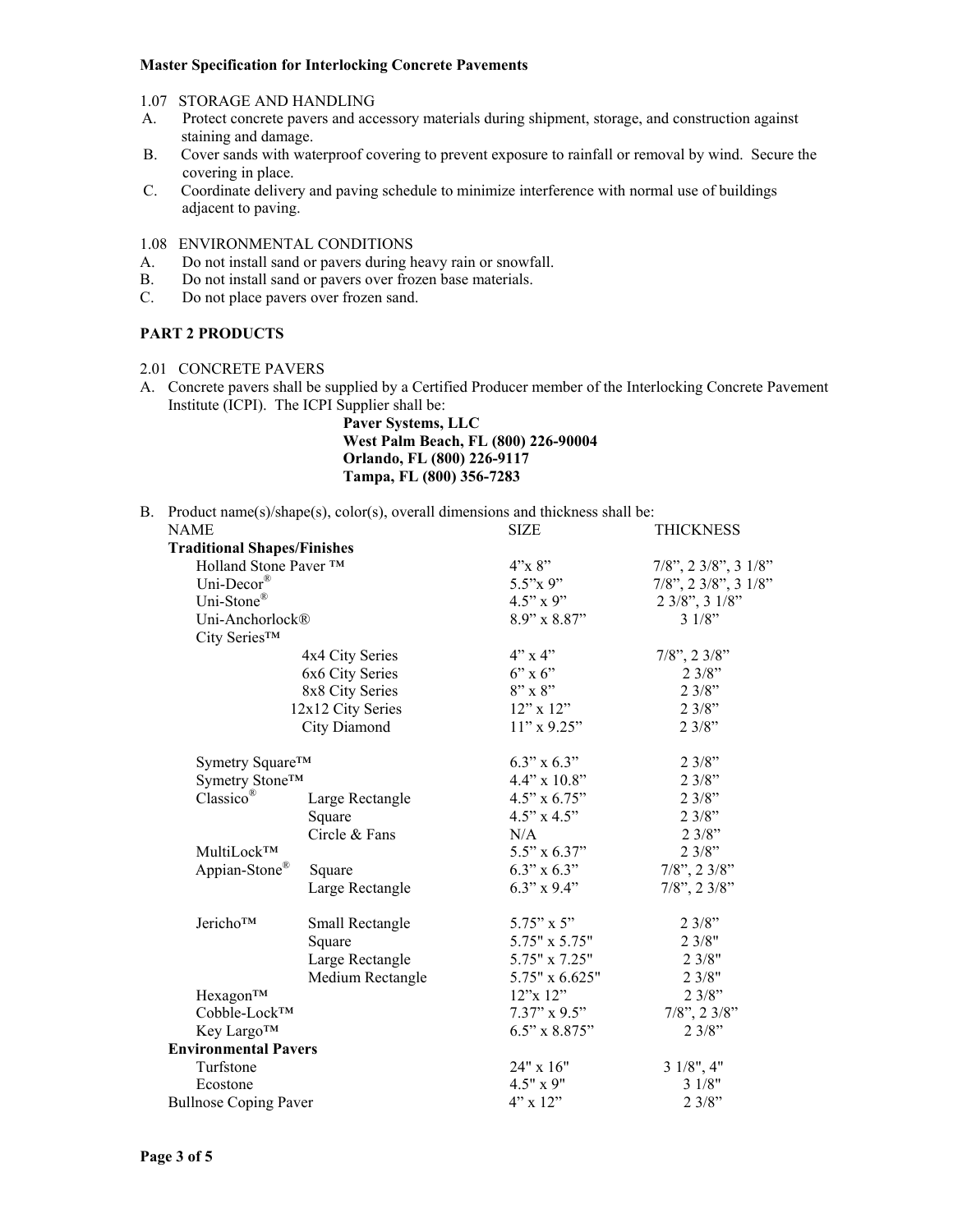#### **Master Specification for Interlocking Concrete Pavements**

C. Pavers shall be ICPI Certified to meet the following requirements set forth in ASTM C 936, Standard Specification for Interlocking Concrete Paving Units.

- 1. Minimum compressive strength of 8,000 psi with no individual unit under 7,200 psi.
- 2. Maximum water absorption of 5% with no unit greater than 7% when tested in accordance with ASTM C140.
- 3. Freeze-thaw resistance according to CSA A231.2-95.

## 1.02 BEDDING AND JOINT SAND

*Note: The type of sand used for bedding is often called concrete sand. Stone sand that passes the following gradation requirements are also acceptable. Limestone screenings and stone dust generally are not acceptable and should not be used because they can be unevenly graded and have an excess amount of material passing the No. 200 (0.075 mm) sieve. Uni-Ecostone pavements require EcoGrade Filtration Sand conforming to No.8 to No.4 (2mm to 5mm) clean graded stone for the bedding and jointing material.* 

A. The bedding sand shall be clean, washed natural or manufactured concrete sand conforming to Table 1. It shall be non-plastic and free from deleterious or foreign matter. Do not use limestone screenings or stone dust that do not conform to the grading requirements in Table 1.

*Note: When concrete pavers are subject to vehicular traffic, the sands shall be as hard as practically available. If the hardness is questionable for the application (usually heavily trafficked thoroughfare), contact the ICPI for information and specifications on assessing bedding sand durability under heavy traffic loads.* 

#### **Table 1 Grading Requirements for Bedding Sand ASTM C 33**

| Sieve Size                 | Percent Passing |
|----------------------------|-----------------|
| $3/8$ in. $(9.5$ mm)       | 100             |
| No. $4(4.75 \text{ mm})$   | 95 to 100       |
| No. $8(2.36 \text{ mm})$   | 85 to 100       |
| No. $16(1.18 \text{ mm})$  | 50 to 85        |
| No. $30(0.600 \text{ mm})$ | $25$ to 60      |
| No. $50(0.300 \text{ mm})$ | 10 to 30        |
| No. 100 (0.150 mm)         | 2 to $10$       |
|                            |                 |

*Note: Bedding sand may be used for joint sand. However, extra effort in sweeping and compacting the pavers may be required in order to completely fill the joints. If joint sand other than bedding sand is used, the gradations shown in Table 2 are recommended. Joint sand should never be used for bedding sand.* 

B. The joint sand shall conform to the grading requirements as shown in Table 2 below:

#### **Table 2 Grading Requirements for Joint Sand ASTM C 144**

|                             | Natural Sand           | Manufactured Sand      |
|-----------------------------|------------------------|------------------------|
| Sieve Size                  | <b>Percent Passing</b> | <b>Percent Passing</b> |
| No. $4(4.75 \text{mm})$     | 100                    | 100                    |
| No. $8(2.36 \text{ mm})$    | 95 to 100              | 95 to 100              |
| No. 16 (1.18 mm)            | 70 to 100              | 70 to 100              |
| No. $30(0.600 \text{ mm})$  | 40 to 75               | 40 to 100              |
| No. 50 (0.300 mm)           | 10 to $35$             | $20 \text{ to } 40$    |
| No. $100(0.150 \text{ mm})$ | 2 to 15                | 10 to $25$             |
| No. $200(0.075 \text{ mm})$ | $\theta$               | $0$ to $10$            |

#### 2.03 EDGE RESTRAINTS

*Note: See ICPI Tech Spec 3, "Edge Restraints for Interlocking Concrete Pavements," for guidance with selecting edge restraints for various applications.* 

A. Edge restraints shall be PaveEdge®, granite, pre-cast concrete or existing structures. **Page 4 of 5**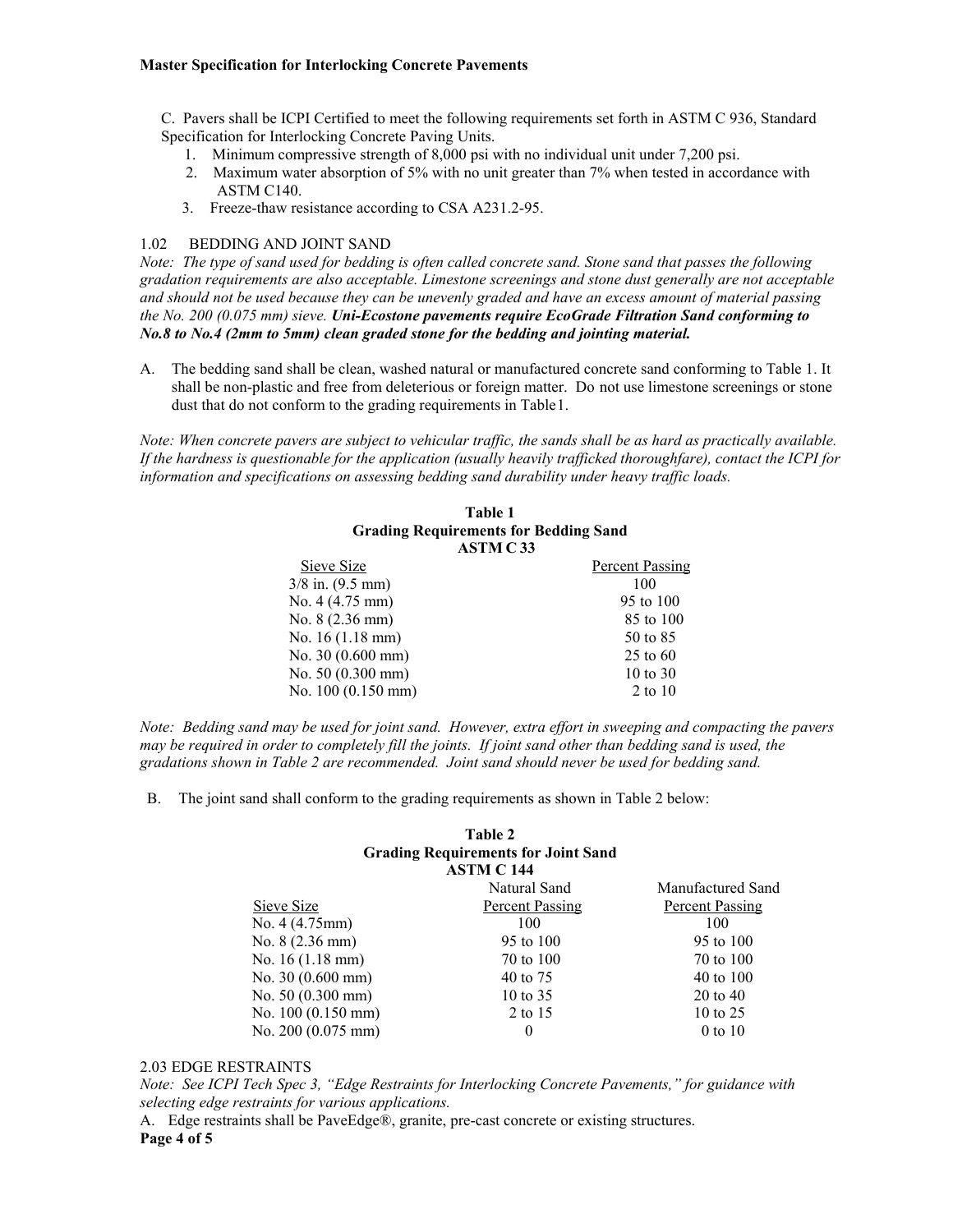## **PART 3 EXECUTION**

## 3.01 EXAMINATION

*Note: For installation on a compacted aggregate base and soil subgrade, the specifier should be aware that the top surface of the pavers may be 1/8 in. to 1/4 in. (3 to 6 mm) above the final elevations after compaction. This difference in initial and final elevation is to compensate for minor settling during the initial lock-up period.* 

## A. Sub Grade

*Note: Compaction of the soil subgrade is recommended to at least 95% Standard Proctor Density per ASTM D 698. Higher density, or compaction to ASTM D 1557, may be necessary for areas subject to continual vehicular traffic. Stabilization of the subgrade and/or base material may be necessary with weak or saturated subgrade soils. The Architect/Engineer should inspect subgrade preparation, elevations, and conduct density tests for conformance to specifications.* 

1. Verify that subgrade preparation, compacted density and elevations conform to the specifications. 2. Verify that geotextiles, if applicable, have been placed according to specifications and drawings.

## B. Base

*Note: Local aggregate base materials typical to those used for highway flexible pavements are recommended, or those conforming to ASTM D 2940. (The base may also be asphalt, concrete or flowable fill.) Compaction to not less than 95% Proctor Density in accordance with ASTM D 698 is recommended for pedestrian areas. Compaction to not less than 98% Modified Proctor Density according to ASTM D 1557 is recommended for vehicular areas. The aggregate base should be spread and compacted in uniform layer not exceeding 4 in. (150 mm) thickness. The Architect/Engineer should inspect geotextile materials and placement (if applicable),*  base preparation, surface tolerances, elevations, and conduct density tests for conformance to specifications. *See ICPI Tech Spec 2, "Construction of Interlocking Concrete Pavements" for further guidance on construction practices. Note: Uni-Ecostone pavements require site specific base materials as determined by the structural and hydraulic design requirements of the pavement.* 

1. Verify that aggregate base materials, thickness, compaction, surface tolerances, and elevations conform to specifications.

2. Recommended base surface tolerance should be +/- 3/8 in. (10 mm) over a 10 ft. (3 m) straight edge.

3. Verify that base is dry, uniform, even, and ready to support sand, pavers, and imposed loads. *Note: Mechanical tampers are recommended for compaction of soil subgrade and aggregate base around lamp standards, utility structures, building edges, curbs, tree wells and other protrusions. In areas not accessible to roller compaction equipment, compact to specified density with hand operated equipment..* 

## C. Edge Restraints

1. Verify location, type, installation and elevations of edge restraints around the perimeter area to be paved.

2. The base shall extend 6" beyond the area to be paved when using Pave Edge or directly to curbing or suitable established structures.

## 3.02 INSTALLATION

A. Setting Bed

1. Spread the sand evenly over the base course and screed to a nominal 1 in. (25 mm) thickness, not exceeding 1½ in. (40 mm) thickness. The actual thickness shall be determined at the job site based on field trials in order to achieve a uniform depth not less than  $\frac{3}{4}$  and not greater than 1" after compaction.

2. The screeded sand should not be disturbed or pre-compacted.

3. Do not use the bedding sand to fill depressions in the base surface.

B. Pavers

1. Ensure that pavers are free of foreign material before installation.

2. Set concrete pavers in accordance with patterns shown on the drawings. Units shall be installed straight and true to the required lines. Maintain straight pattern lines.

3. Typical joints between the pavers shall be between 1/16 in. and 3/16 in. (2 mm to 5 mm) wide on average.

*Note: Some paver shapes require a larger joint. Consult manufacturer for recommended joint widths.* **Page 5 of 5**